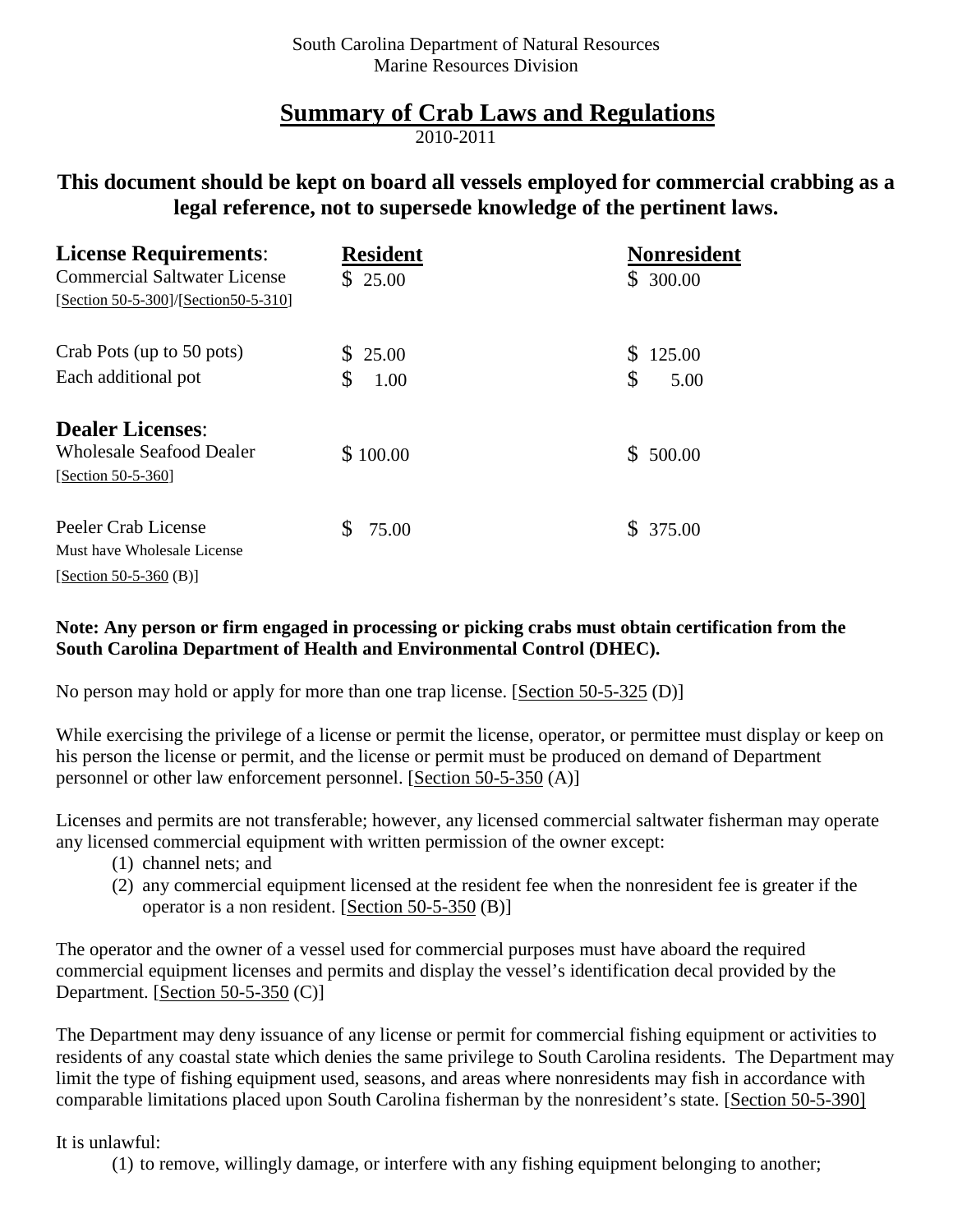- (2) to remove the catch without possessing written permission of the owner of the equipment, except channel nets must be operated only by the licensee; or
- (3) to willingly interfere with or impede lawful fishing activity. [Section 50-5-105 (A)]

No trap may be placed within six hundred feet of a public boat ramp or launching area. [Section 50-5-555 (A)]

No trap may be set so as to leave any portion of the trap dry at any stage of the tide. [Section 50-5-555 (B)]

No trap may be unattended for more than five days. Without having written permission of the owner, no person may retrieve or remove catch from any trap with a buoy of which is marked with a number assigned by the Department to another person. [Section 50-5-555 (C)]

No trap may be set so as to obstruct navigation in any creek or other navigable water course, access point, or mooring point. A trap determined by the Department to be in violation of this section may be removed by the Department and disposed of as provided in this chapter. [Section 50-5-555 (D)]

The Department may inspect traps for compliance with this section at any time. If the Department finds any trap:

- (1) set in violation of this section;
- (2) containing excessive dead catch or only dead catch; or
- (3) with buoy, line, or trap displaying excessive marine growth, the trap is contraband and must be seized and disposed of as provided in this chapter. [Section 50-5-555 (E)]

From June 1 through March 14, all crab traps used for commercial purposes must have at least two unobstructed, circular escape vents (rings) which must be two and three-eights inches or greater in inside diameter. At least one vent (ring) must be in the upper chamber. All vents (rings) must be within two inches of the base of the horizontal partition or the base of the trap. Crab traps constructed of a single chamber must have at least one two and three-eights inch or larger inside diameter escape vent (ring) located on a vertical surface within two inches of the base of the trap. Traps constructed of one-inch mesh wire and baited only with live male blue crabs are peeler traps and are exempt year round. [Section 50-5-545]

Other than minnow traps not used for a commercial purpose, and traps with lines attached to a shore based structure and not used for a commercial purpose, each trap set in the waters of this State must have attached to it a buoy made of solid, buoyant material which does not sink if punctured or if cracked. A spherical or nonspherical primary buoy must be attached to each trap. A nonspherical buoy must be at least ten inches in length and five inches in diameter or width. A spherical buoy must be at least six inches in diameter. No plastic, metal, or glass bottles or jugs may be used as a buoy, and no buoy attached may be made of a material which could sink if punctured or cracked. No floating line or rope may be used. [Section 50-5-550 (A)]

The Department may require that each trap set in the salt waters of this State have catch release features and identification tags designated by the Department. [Section 50-5-550 (B)]

Each licensed commercial saltwater fisherman licensed to fish traps must acquire identification number assigned by the Department. The assigned identification number must be burned or branded on each primary trap buoy in numerals of at least two inches in height, must be clearly legible, must be in a color contrasting that of the buoy and must be unobstructed and visible when the buoy is at rest in the water. [Section 50-5-550 (C)]

The buoy of traps used by individuals for personal use as provided by law in lieu of the identification number required on commercial traps must bear the owner name and current address and must be yellow in color. [Section 50-5-550 (D)]

A trap not marked in accordance with this selection is contraband and must be seized and disposed of as provided in this chapter. [Section 50-5-550 (E)]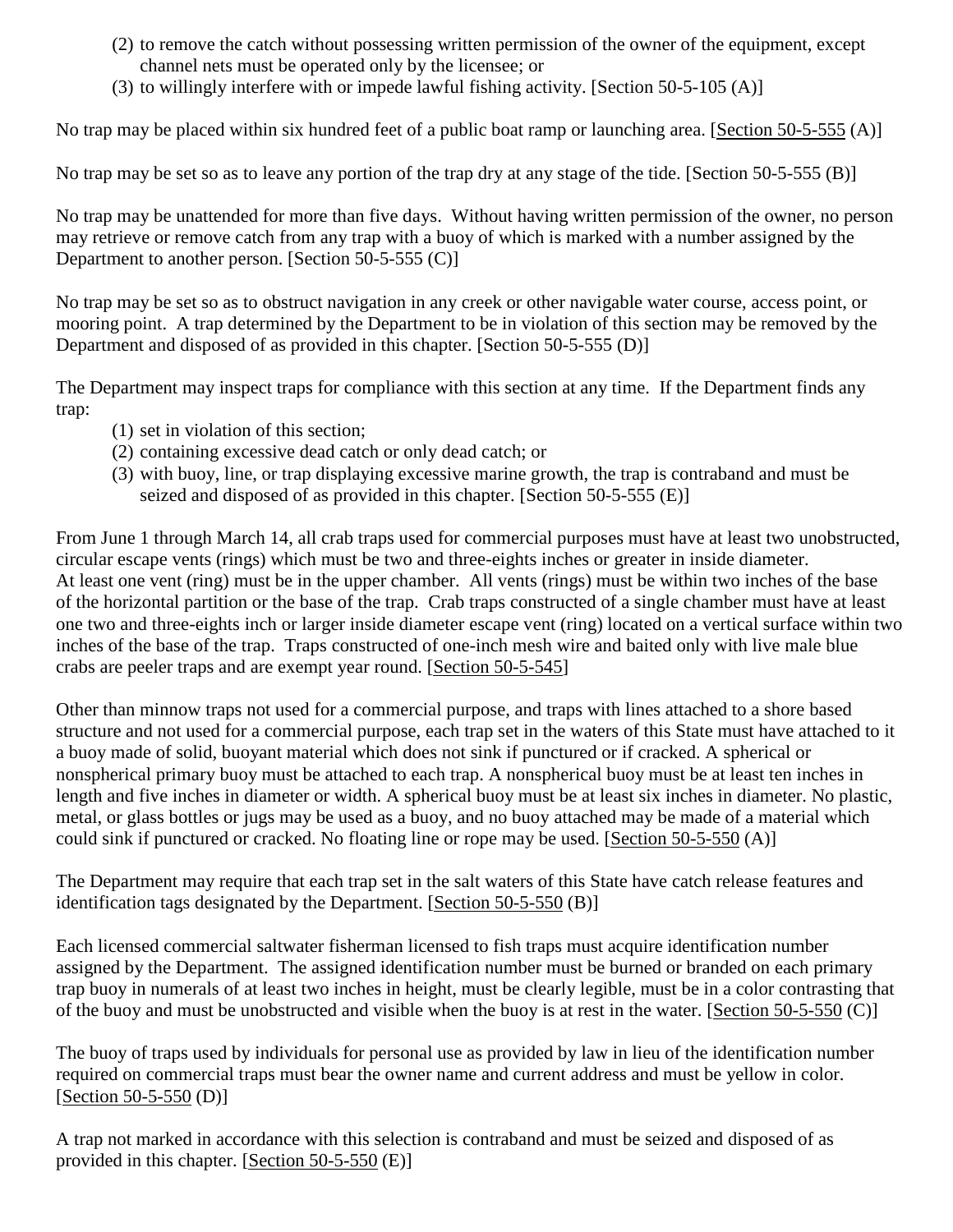It is unlawful for a person to take, possess, sell, or offer for sale, any crab or female crab from which the sponge has been removed. It is not unlawful to temporarily take sponge crabs incidental to lawful crabbing operations so long as the sponge crabs are returned immediately to the water without further harm. [Section 50-5-1300 (A)]

The Department may grant permits to licensed wholesale seafood dealers to import and possess sponge crabs from states where taking and selling are lawful. [Section 50-5-1300 (B)]

The prohibitions of subsection (A) do not apply to the importation or sale of sponge crabs by a licensed wholesale seafood dealer who holds a permit granted under this section. [Section 50-5-1300 (C)]

Except as provided in this section, it is unlawful for a commercial saltwater fisherman licensed to set, move, fish, retrieve, or remove catch from traps which may be used to take blue crabs; or to transport aboard a vessel more than twenty-four blue crabs or parts or products thereof, during the following times:

(1) from 9:00 p.m. until 5:00 a.m. the following day, local time, from April 1 through September 15 inclusive; and

(2) from 7:00 p.m. until 6:00 a.m. the following day, local time, from September 16 through March 31 inclusive.

This prohibition does not apply to recreational fisherman using properly marked personal traps. A vessel rigged to use a licensed trawl may have blue crabs aboard at night if taken during lawful trawling activity; however, no vessel rigged for trawling may be used to set, move, retrieve, or remove catch from crab traps. [Section 50-5-  $1305(A)$ ]

Except as provided in this chapter, it is unlawful for a person to take, possess, sell or offer for sale any blue crab (Callinectes sapidus) of a size smaller than five inches measured from tip of one lateral spine across the back of the shell to the tip of the opposite lateral spine. It is not unlawful to temporarily take blue crabs of a size smaller than five inches incidental to lawful fishing operations so long as the undersized crabs are returned immediately to the water without further harm. [Section 50-5-1310 (A)]

Any licensed commercial saltwater fisherman licensed to harvest blue crabs may harvest or transport peeler crabs of less than five inches but must first obtain a written acknowledgement from a licensed peeler crab dealer in a form prescribed by the Department stating that the peeler crab dealer will accept peeler crabs from the licensed commercial saltwater fisherman. The acknowledgement must be dated and is not effective beyond ninety days from the date thereon. A licensed commercial saltwater fisherman must deliver undersized peeler blue crabs only to licensed peeler crab dealers from whom he has received the written acknowledgement. [Section 50-5-1310 (B)]

The Department may issue permits to persons engaged in clam mariculture for the capture, temporary possession, and transport of blue crabs or stone crabs of any size. The permittee must return all captured stone crabs and sublegal blue crabs alive to water of comparable salinity. A permittee using more than two traps may retain legal size blue crabs and stone crab claws only if licensed as a commercial saltwater fisherman and licensed to use traps. [Section 50-5-1310 (C)]

It is lawful for licensed wholesale food dealers to import blue crabs of less than the minimum size specified in this article when permitted by the Department. Each shipment of imported blue crabs must have with it a bill of sale or other documentation dated no earlier than three days preceding the shipment from a licensed commercial saltwater fisherman or seafood dealer in the jurisdiction of origin verifying the crabs were lawfully taken. [Section 50-5-1315]

Any vessel used in aid of taking blue crabs by trap or transporting live blue crabs by traps for commercial purposes must display crab trap identification numbers assigned by the Department as authorized in Article 5 of this chapter. The numbers must be displayed permanently and conspicuously on the outside of the hull on both the port and starboard sides of the vessel near midship. Individual letters and numerals must be no less than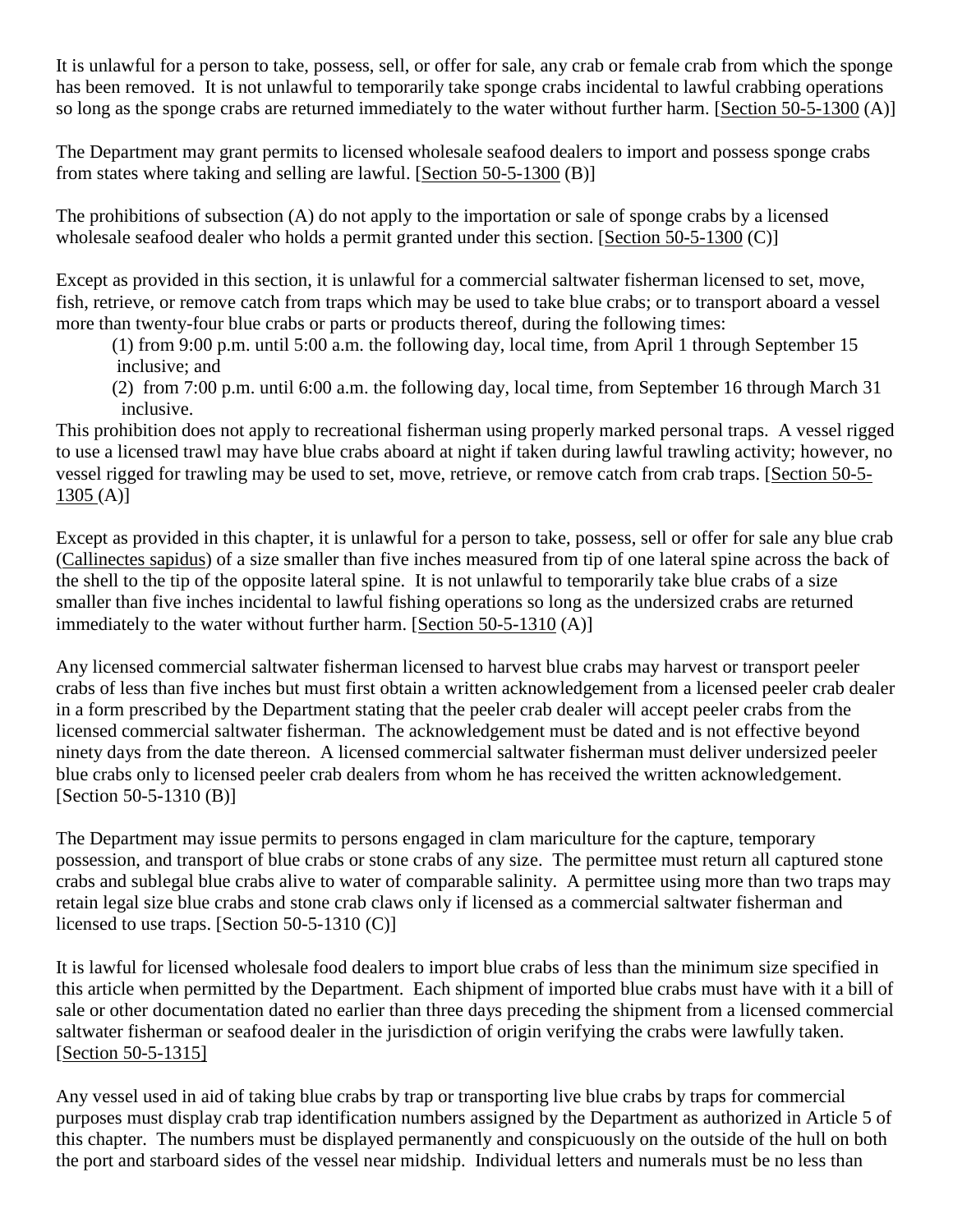eight inches in height and six inches in width and of a color contrasting that of the hull. An unobstructed circle no less than eight inches in diameter, in a contrasting color must be displayed next to the trap identification number. The circle must consist of any one or two colors, other than black or yellow, which match the color or color combination utilized on the buoys of the crab traps being used. If two colors are used, each must cover one half of the circle. Colors must be such of hue and brilliance as to be easily distinguished and seen. The Department may approve and require crab fisherman to register color choices. [Section 50-5-1320 (A)]

It is unlawful to take or possess a stone crab or stone crab parts except as provided herein. [Section 50-5-1325  $(A)$ ]

A stone crab having two claws may be temporarily taken for removal of the larger claw provided the larger claw is two and three-fourths inches in length or larger measured by a straight line from the elbow to the tip of the lower immovable claw finger, and the crab must be returned immediately to the water. [Section 50-5-1325  $(B)$ ]

It is unlawful to possess a female stone crab bearing visible eggs or to remove visible eggs or either claw from a female stone crab bearing visible eggs. [Section 50-5-1325 (C)]

It is unlawful to possess, sell, or offer for sell any stone crab claw, which has a forearm (propodus) of less than the size provided in subsection  $(B)$ . [Section 50-5-1325  $(D)$ ]

Taking or possessing horseshoe crabs (Limulus polyphemus) is unlawful except under permit granted by the Department. [Section 50-5-1330 (A)]

The Department may permit the taking or possession of horseshoe crabs. Permits granted under this section may include provisions as to lawful fishing areas; minimum size requirements for horseshoe crabs; mesh size and dimensions of nets and other harvesting devices; by catch requirements; fishing times or periods; catch reporting requirements; holding facilities, conditions, and periods; and other conditions the Department determines. [Section 50-5-1330 (B)]

Horseshoe crabs from which blood is collected for production of amebocyte lysate may be held in facilities approved by the Department and must be handled so as to minimize injury to the crab. Horseshoe crabs collected in this State must be returned unharmed to state waters of comparable salinity and water quality as soon as possible after bleeding unless subsequent retention is permitted. [Section 50-5-1330 (C)]

The taking of horseshoe crabs incidentally during legal fishing operations does not violate this section if the crabs are returned immediately to the water unharmed. [Section 50-5-1330 (D)]

No horseshoe crab collected in South Carolina may be removed from this State. [Section 50-5-1330 (F)]

It is unlawful to set or use a trap or basket commonly termed a "crab pot" to catch crab for commercial purposes between May 1 and October 1 within Pawley's Island Creek and Midway Creek in Georgetown County. Individuals may set two crab pots for personal consumption and not for sale, (must have saltwater recreational fishing license). [Section 50-5-1335] [Section 50-9-560 (A)]

It is unlawful to set or use a trap or basket commonly known as a "crab pot" to catch crab for commercial purposes within Little Chechessee Creek in Beaufort County. Individuals may set two crab pots to catch crab for personal consumption and not for sale (must have saltwater recreational fishing license). [Section 50-5-1340] [Section 50-9-560 (A)]

The dividing line between saltwater and freshwater on the rivers listed are defined in this section, and all waters of the rivers and their tributaries, streams, and estuaries lying seaward of the dividing lines are considered salt waters, and all waters lying landward or upstream from all dividing lines are considered freshwaters purpose of licensing and regulating commercial and recreational fishing. Except as otherwise provided below, the saltwater/freshwater dividing line is U.S. Highway 17:

(1) On Savannah River the dividing line is the abandoned Seaboard Railroad track bed located